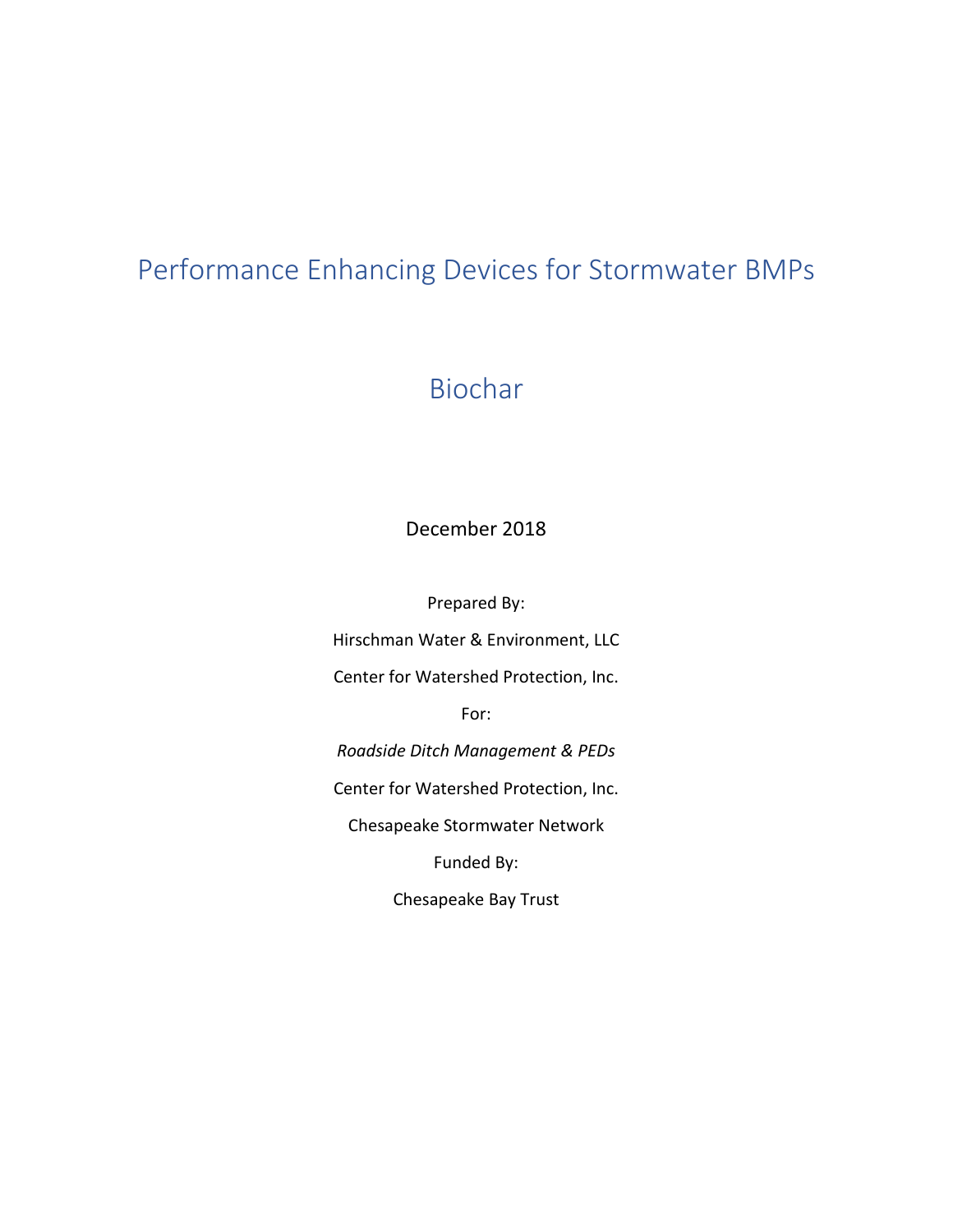# Biochar

# **1. Definition & Applications**

Biochar is produced by the pyrolysis (i.e., combustion at extreme heat with no oxygen) of biomass such as wood chips, poultry litter, switchgrass, and waste wood products (Law et al., 2014). In most applications, biochar is used as a soil amendment to boost soil water and nutrient retention. Other researchers have investigated whether biochar can sequester nutrients and metals since it produces a large porous surface area for pollutant adsorption and microbial processing. Depending on its parent feedstock, biochar is not expected to have the same nutrient leaching potential as other, more raw forms of carbon, such as peat or compost (Hirschman et al., 2017).

The use of biochar as a stormwater soil media amendment may not target specific pollutants. Most of the research on biochar for stormwater has been via laboratory studies, and documented pollutant removal has included ammonia, nitrate/nitrite, total phosphorus, and metals. The results are not consistent, and field applications are not widespread (Hodgins & Seipp, 2018). However, biochar does appear to enhance water retention and can provide a carbon source for denitrification (in systems designed to include that process), and thus is suitable for stormwater applications. Biochar can replace, in part or whole, the organic matter component in soil media, which has been shown to be a concern for nutrient leaching when used at high rates (e.g., greater than 5% of the media mix).

As with other PEDs, biochar can be considered for retrofits where the soil media will be replaced, improved, or amended. One example is from Carroll County, MD, where dry pond retrofits included sand filters amended with biochar. Another application used biochar to amend roadway vegetated filter strips, leading to reductions in runoff volumes and peak flows (Imhoff & Nakhli, 2017).

The salient question about biochar in stormwater applications is whether that material offers significant benefits compared to the material it is replacing in the stormwater system (e.g., compost, other carbon source), and whether those incremental benefits are worth the effort and cost to procure and transport the product. Some of that question revolves around the availability of sources (see section below), procurement, and transportation for biochar compared to what is likely to be a local source for other materials, such as compost. There will be more certainty about these questions as more applications are conducted in the Chesapeake Bay Watershed. Also, there is ongoing work to develop more localized sources, and that would change the calculus on the cost/benefit issue.

See **Section 7** for a list of qualifying conditions in order for a biochar amendment to qualify for enhanced nutrient removal as a performance enhancing device (PED).

## **2. Source Selection & Procurement**

Sourcing an appropriate biochar material is an evolving process. Biochar production as an industry is growing into new applications, and there are many different feedstocks and processes. The following list from the U.S. Biochar Initiative may be a start, and additional research may also reveal other sources in closer proximity.

<http://biochar-us.org/manufacturers-retailers>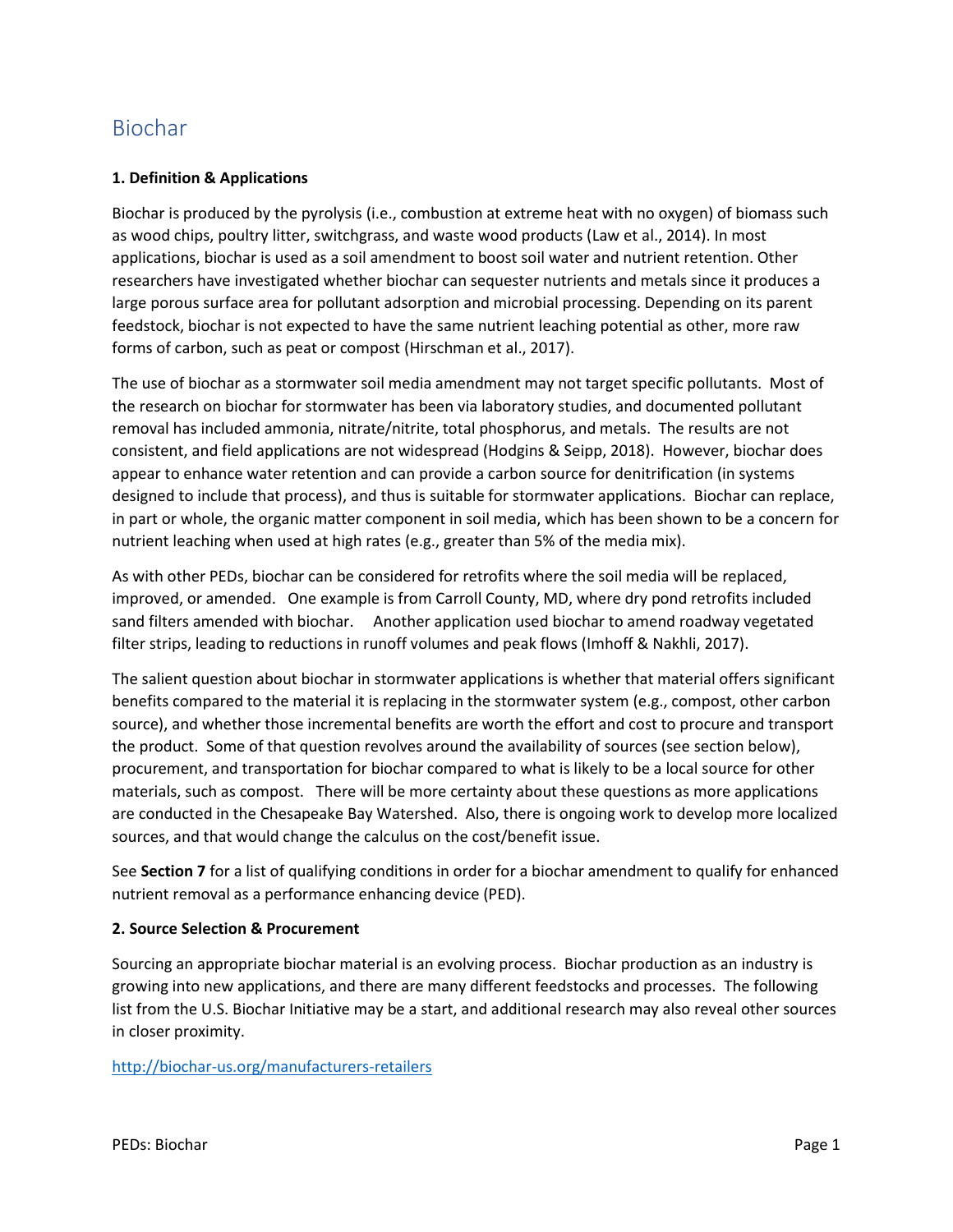There are several general recommendations for stormwater applications (see **Table BCH-1)**:

- Use wood-based biochar products (preferably derived from hardwood). Other sources, such as from poultry litter, have the potential to leach nutrients.
- When using woody feedstocks, recommended production temperatures are 500 to 600 degrees Celsius.
- Pyrolysis times should be at least 3 hours to reduce accumulation of toxins, such as PAHs.
- Particle size is a significant variable, and will affect the drainage rate, reactive surface area, and binding sites. Recommended particle sizes are 0.5 to 3 mm. This approximately equates to 0% passing a number 36 standard mesh sieve and 100% passing a number 6 standard mesh sieve. Note that rinsing the biochar before incorporation will likely change the particle sizes, breaking up some of the larger particles. Therefore, biochar particle sizes can change over time due to environmental conditions (Imhoff & Nakhli, 2017). It is advisable that particle size analysis be done before and after rinsing, and professional judgement used for particles that fall outside the recommended ranges.

| Biochar | Woody derived<br>material | Sieve                                             | Size             | % Passing |
|---------|---------------------------|---------------------------------------------------|------------------|-----------|
|         |                           | No. 6                                             | $3 \, \text{mm}$ | 100%      |
|         |                           | No. 36                                            | $0.5$ mm         | 0%        |
|         |                           | Production temperatures between<br>500 and 600 °C |                  |           |
|         |                           | Pyrolysis time at least 3 hours                   |                  |           |

# **3. Material Testing**

Testing should be conducted on representative samples to ensure that the biochar will not leach undesirable elements. Testing procedures should be adjusted to the biochar source (e.g., type of wood or other material). While there are not standard testing protocols, the following should be considered as part of a testing procedure:

- Polycyclic Aromatic Hydrocarbons (PAHs)
- Pathogenic bacteria, bacterial spores, viruses, protozoa
- Antimicrobial residues
- Nutrients
- Heavy metals
- pH, alkalinity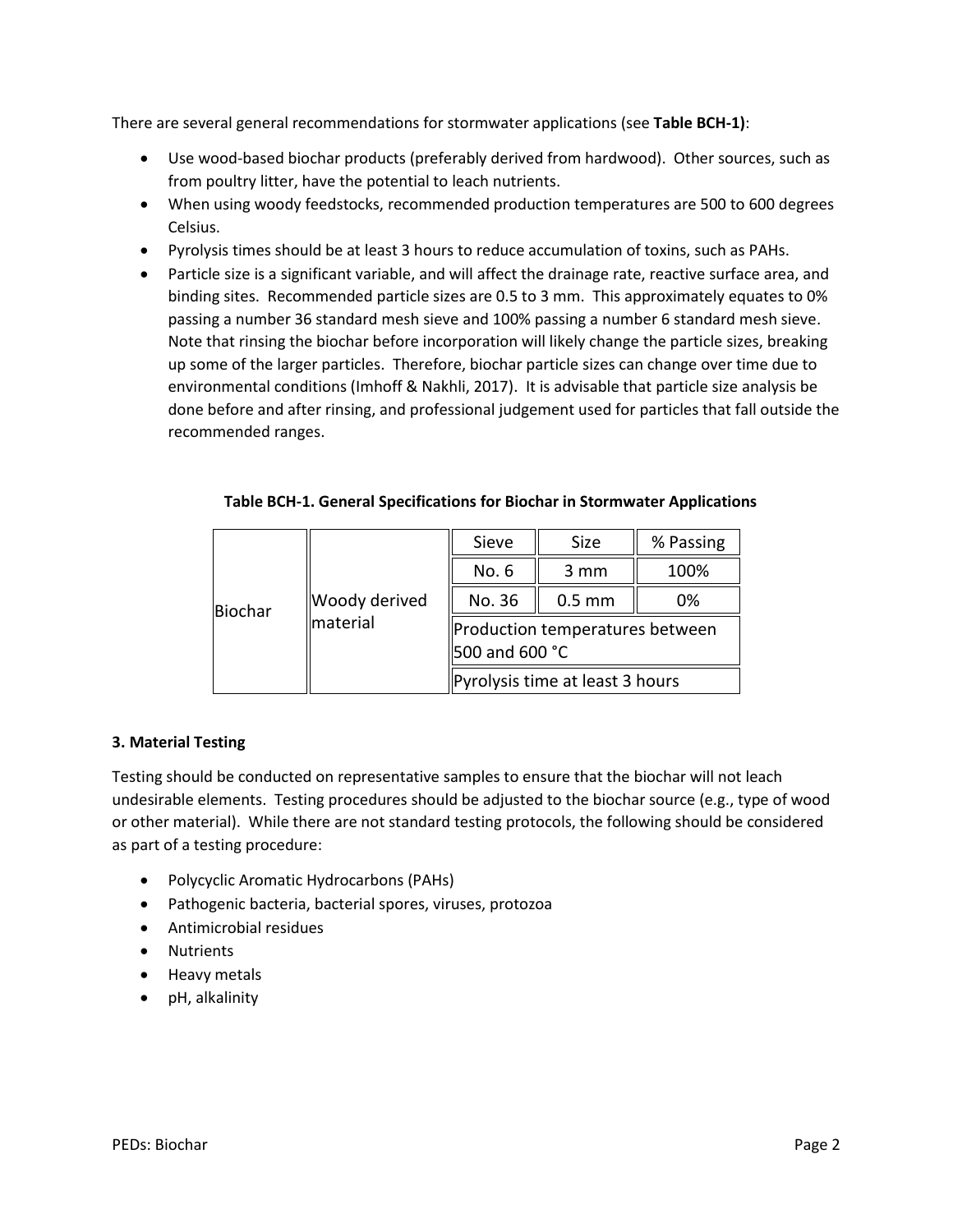## **4. Mixing The Material**

Biochar should constitute 5% to no more than 10% of the soil media by volume. Ideally, mixing will be done by a soil media vendor using appropriate mixing equipment to ensure that the overall soil media meets the applicable specifications. Some applications may want to mix the biochar into the soil or sand media at the site. However, lessons from sites that have attempted this indicate that it is difficult to achieve a consistent blend when amending in-place; only the top few inches to about a foot of media can be amended effectively.

Also, it may be necessary to confer ahead of time with the appropriate stormwater authority because applications that use biochar will have to adapt the specifications for organic matter and perhaps cation exchange capacity.

Some sources indicate that rinsing the biochar before mixing may help remove the hydrophobic coating on some biochars and reduce leaching of soluble compounds after incorporation. Laboratory studies have used deionized water (three rinsings at 1 part biochar to 50 parts DI water). The rinsed biochar was then oven-dried at 105 degree Celsius (Imhoff & Nakhli, 2017). It is not clear at this point whether this type of treatment is advisable for broader field applications and how it would be adapted to make it more feasible. In any case, some regimen of rinsing and drying prior to incorporation into the soil media is likely a good idea.

# **5. Risks**

With proper testing, the risks of using biochar should be minimal. The most important risk is using biochar derived from feedstocks that will leach nutrients or biochar pyrolysis times that will lead to accumulation and possible leaching of toxins, such as PAHs. Biochar appears to bind up heavy metals for long periods of time, but metals leaching may be a potential risk in some cases. As stormwater applications that integrate biochar are relatively new, it is recommended that some monitoring take place to further evaluate these risks.

## **6. O&M Considerations**

At this point, there are not enough field applications to indicate that vegetation plans or O&M procedures would change due to the addition of biochar. Again, this may change as applications spread throughout the Bay Watershed. With regard to vegetation, one factor to be aware of is if and how the biochar amendment may alter the pH of the soil media, perhaps increasing the alkalinity. If this is the case, the selection of plant species may have to consider the higher pH environment (or adding other amendments to adjust the pH to more optimal levels for vegetation).

One possible O&M issue is "recharging" the biochar as practices age and vegetation is removed and replaced. Based on the research, biochar sorption lifespans may be as long as the practice itself, but sorption capacities can possibly decrease over time.

For a practice that is undergoing major repairs, it would be worth considering removing the top layer of soil and replacing with a clean mix that contains new biochar. Also, BMPs in the Bay Watershed must undergo a verification process to ensure the BMP is still present and performing as designed (CSN, 2014). This verification is intended to take place every two permit cycles for MS4s, or every 9-10 years. For practices with biochar, this would be an ideal time to retest the soil media to determine if and how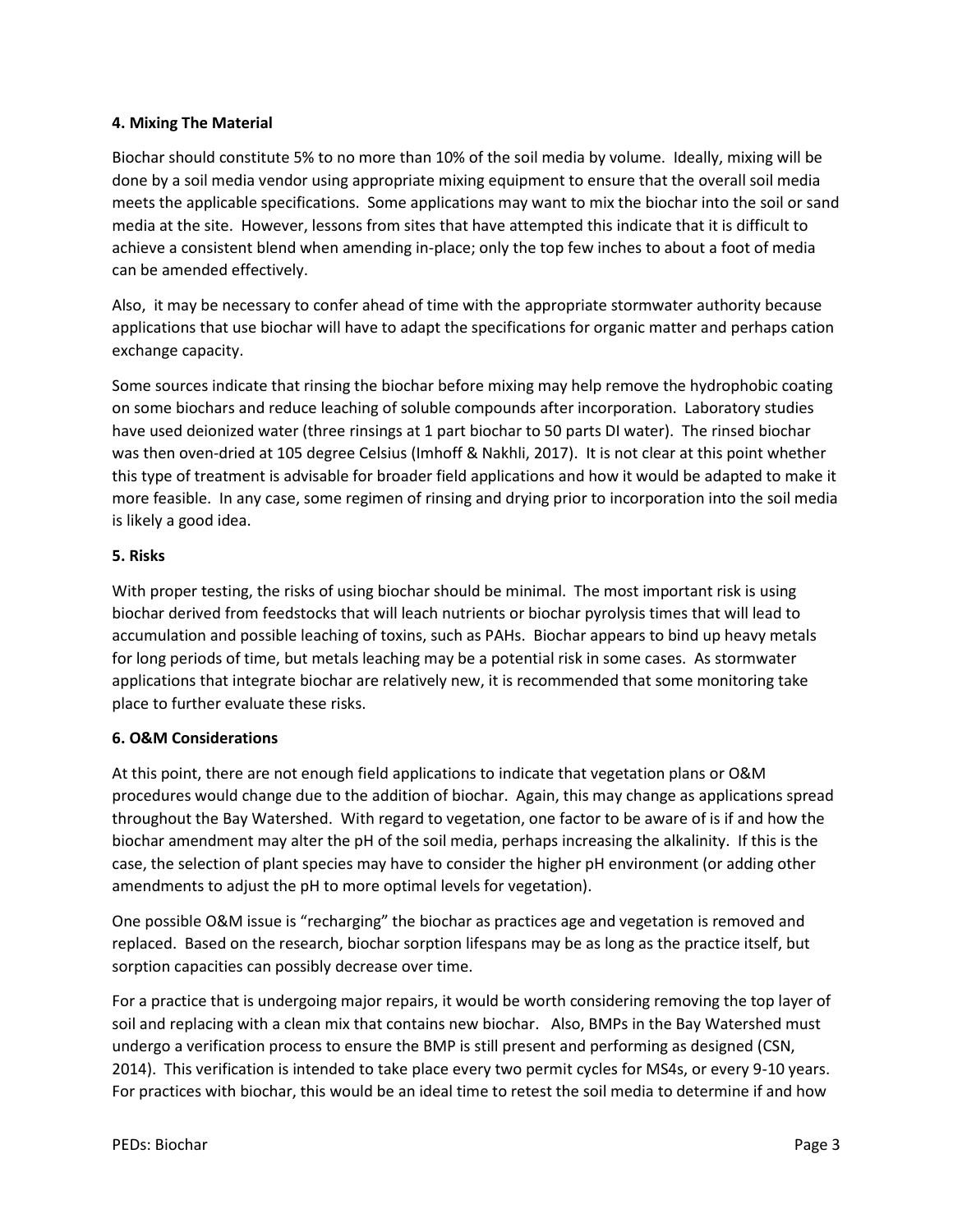the biochar has sequestered certain pollutants and how particle sizes and other characteristics may have changed as the mixture endures a range of environmental conditions. Since there is not a long track record of biochar use for stormwater, this procedure would generate valuable data on the longevity of biochar in a blended media.

# **7. Qualifying Conditions for Biochar as a PED**

The following conditions summarize the use of biochar to qualify for the PEDs pollutant removal credit:

- $\Box$  Sourced from qualified vendor as per the specifications in Section 2 of this fact sheet.
- □ Material tested as per Section 3.
- $\Box$  5 to 10% of the soil or sand media by volume.
- $\Box$  Mixed consistently throughout media using appropriate mixing equipment.
- $\Box$  O&M plan that addresses adaptive management of vegetation and possible "recharging" of biochar, as per Section 6.

#### **References**

Chesapeake Stormwater Network. (2014). Urban Stormwater Verification Guidance. [https://chesapeakestormwater.net/events/webcast-ms4-implementers-and-the-bay-tmdl-urban-bmp](https://chesapeakestormwater.net/events/webcast-ms4-implementers-and-the-bay-tmdl-urban-bmp-verification/)[verification/.](https://chesapeakestormwater.net/events/webcast-ms4-implementers-and-the-bay-tmdl-urban-bmp-verification/)

Hirschman, D.J., Seipp, B., Schueler, T. (2017). Performance Enhancing Devices for Stormwater Best Management Practices. Urban Stormwater Work Group. Center for Watershed Protection.

Hodgins, B. and Seipp, B. (2018). Bioretention System Design Specifications and "Performance Enhancing Devices" (Issue Paper). Center for Watershed Protection, Inc., Ellicott City, MD.

Imhoff, P.T. and Nakhli, S.A.A. (2017). Reducing Stormwater Runoff and Pollutant Loading with Biochar Addition to Highway Greenways. Final Report for NCHRP IDEA Project 182. Transportation Research Board, The National Academies.

Law, N., Christianson, R., Hoffman, G., and Wong, C. (2014). A literature review to evaluate the effect of particulate sorbing media on pollutant removal efficiency of best management practices. Center for Watershed Protection. Ellicott City, MD.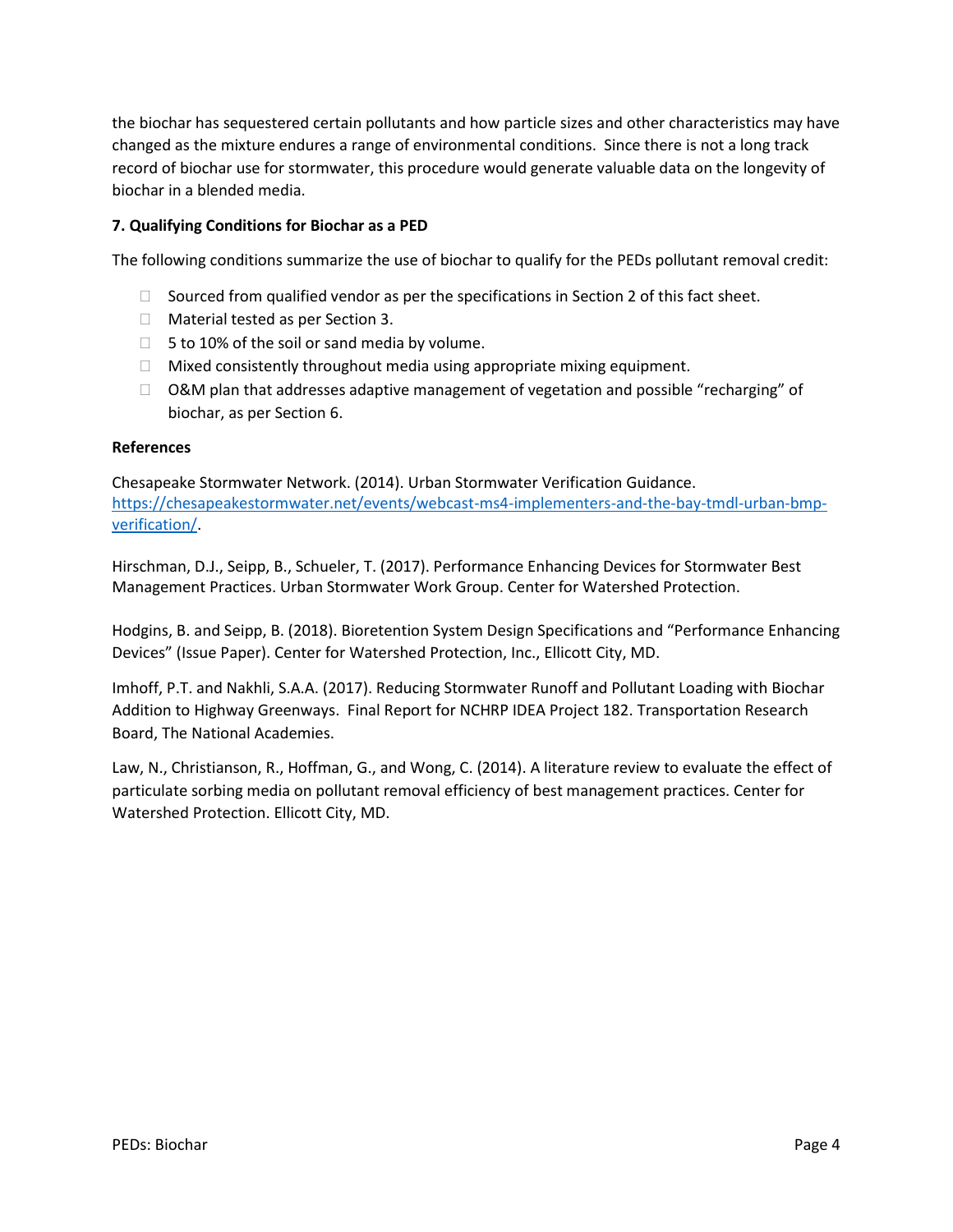**Photos**



*Figure BCH-1: Pure Biochar*



*Figure BCH-2: Pure Biochar delivery via "Super Sacks"*